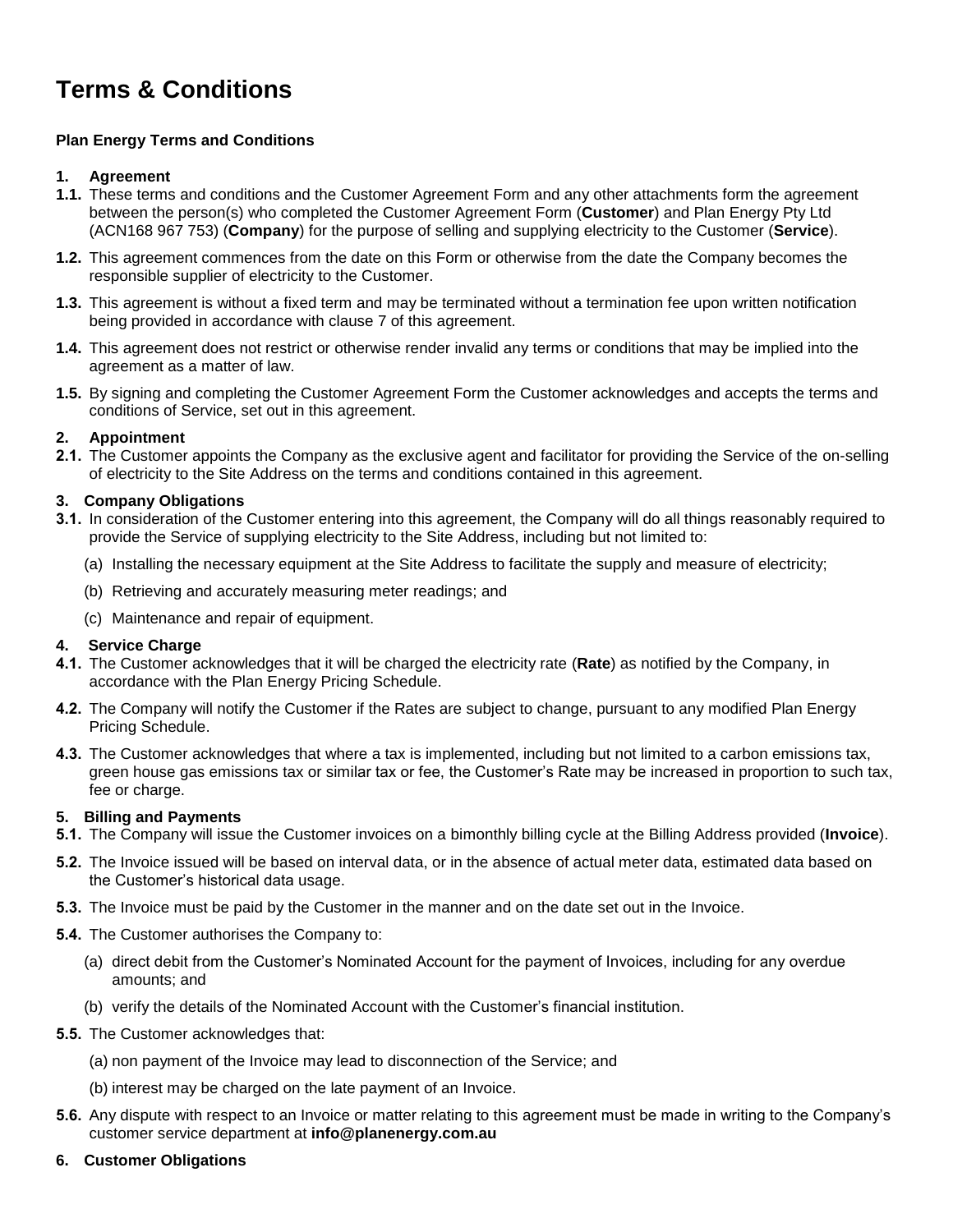- **6.1.** The Customer must do all things reasonably required by the Company to enable the Company to provide its Service to the Customer, including but not limited to:
	- (a) Providing any information reasonably required for the purposes of this agreement; and
	- (b) Ensuring the information provided is correct and accurate, and promptly update the Company of any changes to the information provided.

#### **7. Acknowledgments**

**7.1.** The Customer:

- (a) warrants that it has read and understands these terms and has the authority to enter into this agreement on behalf of the Business;
- (b) acknowledges that:
	- (i) it must provide to the Company valid credit card or bank account details in the course of this agreement; and
	- (ii) for the purposes of this agreement, the Company is not a distributor of energy and is merely a facilitator.

## **8. Termination**

- **8.1.** This agreement will remain on foot until the agreement is terminated in accordance with this clause 9.
- **8.2.** The Company may terminate this agreement:
	- (a) by giving the Customer not less than 30 days written notice terminating the agreement;
	- (b) immediately, if an outstanding Invoice remains unpaid by the Customer for a period of **14** days following a demand in writing.
- **8.3.**The Customer may terminate this agreement at any time:
	- (a) without an intention to change licensed electricity suppliers, by giving at least **14** days written notice to the Company, of the date on which the Customer wishes to terminate the agreement; and
	- (b) with an intention to change to a licensed electricity supplier, by giving at least **14** days written notice to the Company, in which the agreement will terminate on the expiration of that notice period;
- **8.4.** If the Customer terminates this agreement as a result of a change of address, the Customer must provide a forwarding address to the Company to which a final bill may be sent.
- **8.5.**The Customer remains liable to pay all outstanding charges together with any accrued interest, until paid in full.
- **8.6.**If no notification has been provided to the Company or no forwarding address is provided, the Customer will remain responsible for any accrued charges under this agreement until such time that notice is given to the Company.

#### **9. General Conditions**

- **9.1.** The Company will not be liable for a failure to perform any of the obligations on its part to be performed where the failure arises from, force majeure events, such as an act of God, fire, lightning, explosion, flood, subsidence, insurrection or civil disorder or military operations or act of terrorism, government restraint, expatriation, prohibition or intervention, strikes, lock-outs or other industrial disputes of any kind not relating solely to the Company and any other event not within the reasonable control of the Company, the Company having exercised its best endeavours to eliminate the impact of the intervening event, or for the inability of a distributor, generator or exempt retail provider, or for amendments to the law resulting in compliance, which disrupt the provision of Services under this agreement. Under such circumstances, the Company will use all reasonable endeavours to overcome or minimise the effects to the Customer and notify the Customer promptly.
- **9.2.** To the extent permitted by Law the Customer releases and indemnifies the Company, its representatives, employees and agents, and will keep them indemnified, and hold them harmless against any and all claims of any nature and all liability of any nature which arises from the Service of supplying, on-selling and use of electricity to the Customer. Including but not limited to, from and against all claims of loss of revenue or financial loss in relation to Service disruption or Service supply quality, frequency or continuity, from and against all claims in relation to disruption of supply of electricity and from and against all claims made by any third party in relation to disruption of supply of electricity, from and against all claims made in respect of damage to the Customer's or anyone else's property. If the Company incurs any liability under this agreement, it is acknowledged the maximum liability the Company incurs is the cost of the electricity during any period during which the supply has been affected.
- **9.3.** The Company may make changes to these terms and conditions detailed or make any changes in accordance with any applicable legislation and industry codes. If the Customer does not accept any change made to the terms and conditions, the Customer must contact the Company in order to close the account. Upon doing so, the Customer